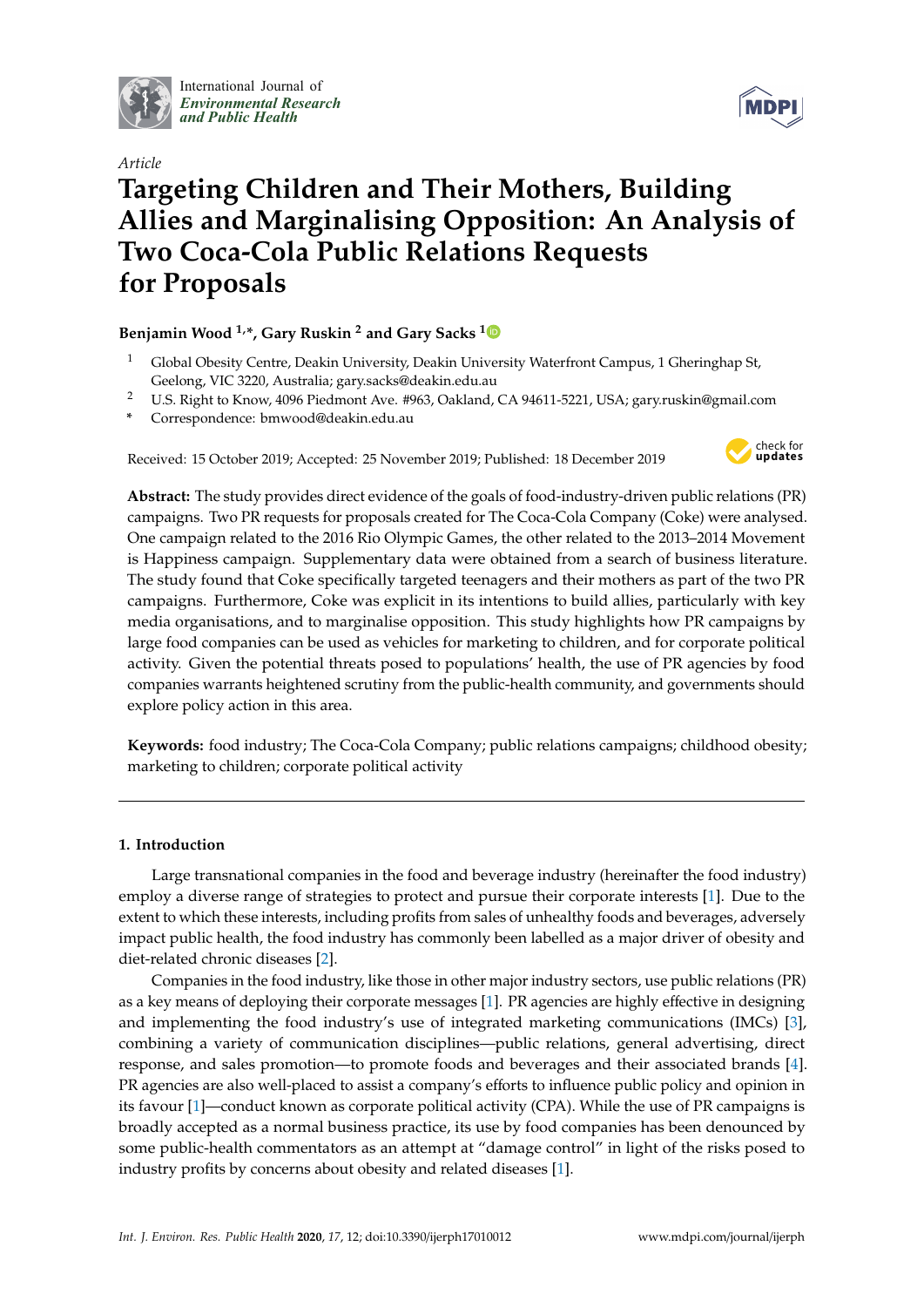Although there is a large body of public-health literature surmising the aims of the food industry's use of PR, there is limited direct evidence of the goals and purposes of food-industry-driven PR campaigns and the way in which food companies brief PR agencies. This study aimed to analyse, from a public-health perspective, The Coca-Cola Company (Coke)'s key PR targets and strategies from two recent PR campaigns.

## **2. Materials and Methods**

On July 17, 2015, U.S. Right to Know (USRTK), a nonprofit investigative research group, sent a Colorado Open Records Act request to the University of Colorado for documents related to Coke, among other subjects. USRTK received 11,714 pages in response, all of which can be found online at the University of California, San Francisco's (UCSF's) Industry Documents Library. This included two PR requests for proposals (RFPs)—the only RFPs made available—created for separate Coke campaigns: the 2013–2014 Movement is Happiness campaign and the 2016 Rio de Janeiro Olympic Games campaign (the Rio Campaign). These can be found in the UCSF Food Industry Collection of the Food Industry Archive [\[5,](#page-3-4)[6\]](#page-3-5). Data from the two RFPs were supplemented by data obtained from a search of business literature that discussed and analysed the campaigns. Both RFPs appeared to focus at the brand level rather than on specific products.

The two RFPs were qualitatively examined using content analysis guided by a framework approach. The stated targets and strategies deployed as part of the campaigns were identified and framed using an approach informed by the Mialon et al. CPA identification framework, and Nestle's Big Soda's PR Playbook [\[1](#page-3-0)[,7\]](#page-4-0). Mialon et al.'s CPA identification framework categorises the corporate political activity of the food industry from a public-health perspective into the following groups: (i) information and messaging, (ii) financial incentives, (iii) constituency building, (iv) policy substitution, (v) legal strategies, and (vi) opposition fragmentation and destabilisation [\[7\]](#page-4-0). Nestle's Big Soda's PR Playbook thematically classifies the messages, methods and actions of the soda industry employed to achieve three corporate goals: avoid public criticism, oppose government regulation and protect sales [\[1\]](#page-3-0). The four parts of the playbook are to: (i) emphasise devotion to health and wellness; (ii) sell to everyone, everywhere; (iii) build allies and create conflicts of interest among potential critics; and (iv) 'play hardball' and protect corporate interests [\[1\]](#page-3-0).

# **3. Results**

The two RFPs provide direct evidence of Coke's: (i) intended targets; and (ii) intended use of two key CPA strategies: constituency building and marginalising opposition.

#### *3.1. Key Targets*

The Rio Campaign directly set out to target teenagers, mothers, "influencers" (particularly on social media) and celebrities: "The ideal [campaign] would target: teens, moms, influencer/celebrities, global media (teen, industry)".

Campaign US—the US edition of the global business magazine Campaign—lauded the effectiveness of Coke's Rio Campaign in reaching teenagers (defined by Coke as persons aged 13 to 20). They supported this statement with reference to the following marketing indicators [\[8\]](#page-4-1):

- The campaign reached 21 million teenagers (90% on mobile phone platforms) with an 88% accuracy rate for targeting teenagers;
- The phase of the campaign during the games achieved a seven-point brand lift (a measurement of the increase in brand interaction) for teenagers.

To help Coke engage with teenagers, the Rio Campaign enlisted a number of key global influencers and celebrities. These included social media personality Jake Boys, Radio Disney star Alli Simpson and several well-known members of the United States (US) Olympic team [\[9\]](#page-4-2).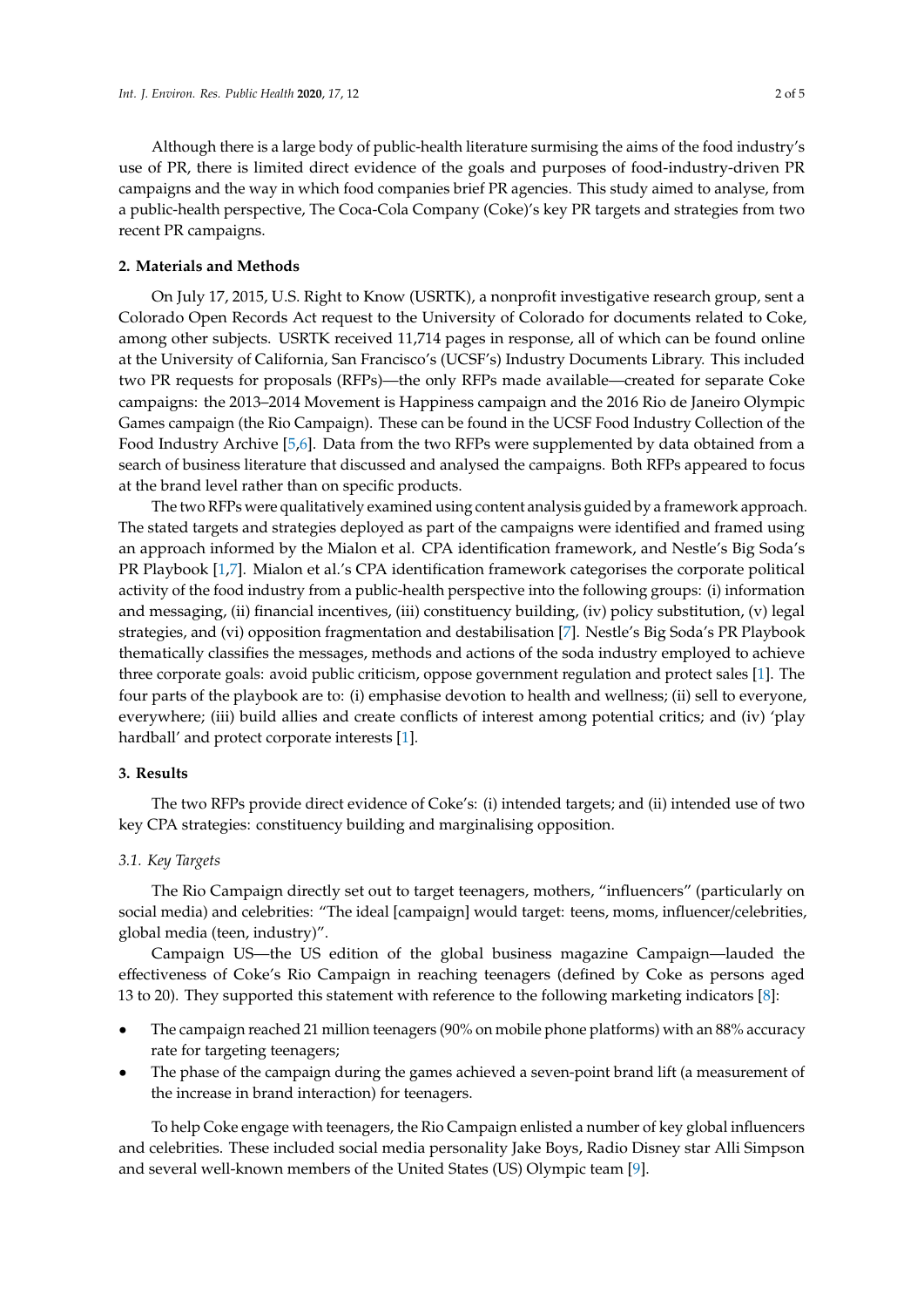The Movement is Happiness Campaign also focused on teenagers, with an emphasis on increasing the perceived healthiness of the Coke brand: "[Coke] is interested in engaging an agency [ . . . ] to achieve the following goals: [ . . . ] Increase Coke brand health scores with teens."

## *3.2. Constituency Building and Marginalising Opposition*

Coke was explicit in its intent to use the Movement is Happiness campaign to build key allies and marginalise opposition: "[Coke] recognizes the importance of leading in this [health and well-being] space to marginalize detractors and build support broadly in a host of categories, including consumers, women, government and political officials and personalities, and media."

Specifically, a common directive from Coke was to establish relationships with the media:

Continue to build strong relationships with key marketing journalists via face-to-face meetings to ensure [Coke] is front-of-mind as an industry "go-to" and to help negate negative media coverage.

Identify 1–2 moments in which [Coke] can look to engage our key media influencers across marketing trades to build existing and create new relationships with media.

[Key performance indicators] should capture relationship briefings with key media [ . . . ] and successful liaison with other PR agencies to source information and coordinate news stories.

#### **4. Discussion**

This study provided direct evidence that Coke intended for two of its recent PR campaigns to target teenagers and their mothers. In addition, the findings supplement and support previous analyses that have demonstrated Coke's use of constituency building, including the intent to establish relationships with, and influence, key media, as well as opposition marginalisation strategies [\[1,](#page-3-0)[10–](#page-4-3)[12\]](#page-4-4).

The large number of children targeted and reached by Coke as part of their PR campaigns is a serious concern from a public-health perspective. While Coke explicitly wrote that it aimed to target teenagers as part of the analysed campaigns, the enlistment of celebrities with fan bases inclusive of children under 12 almost certainly means that the campaigns also resulted in exposing younger children to its messaging [\[13,](#page-4-5)[14\]](#page-4-6). Coke pledges not to directly target marketing at children under 12 by not placing advertising in media where more than 35% of the audience is children under 12 [\[15\]](#page-4-7). Coke also states that it is working with several industry platforms—the International Food & Beverage Alliance, the World Federation of Advertisers, the European Union Pledge Initiative and the Children's Food and Beverage Advertising Initiative—to "reduce the exposure of children to advertising of all products high in fat, salt or sugar" through "meaningful actions" [\[15\]](#page-4-7). Our analysis of these two PR campaigns clearly demonstrates the limitations of Coke's pledges and its "Responsible Marketing" policy in general. To highlight this point, if the overall number of children and teenagers reached by an advertising campaign is 21 million (the number reached by the Rio campaign), then according to Coke's policy it would be acceptable for more than 7 million of these to be below the age of 12.

Coke's marketing strategy to directly target mothers—a tactic described as one way to side-step the issue of advertising directly to young children [\[4\]](#page-3-3)—also demands further scrutiny from a public-health perspective.

The key strength of this paper is that it analyses documents created by a major food company, providing direct evidence of its PR campaign targets and strategies. Thus, this paper adds to the limited existing evidence in the public-health literature derived from internal food-industry documents [\[11](#page-4-8)[,12](#page-4-4)[,16](#page-4-9)[,17\]](#page-4-10). Important limitations of this paper are that the analysis only involved Coke's RFPs for two PR campaigns, and that it only superficially examined how the campaigns were executed. The reasoning behind the latter limitation is that the paper was not intended to measure the effectiveness of the Coke PR campaigns, but instead focus on the intentions of the campaigns discussed 'behind closed doors.'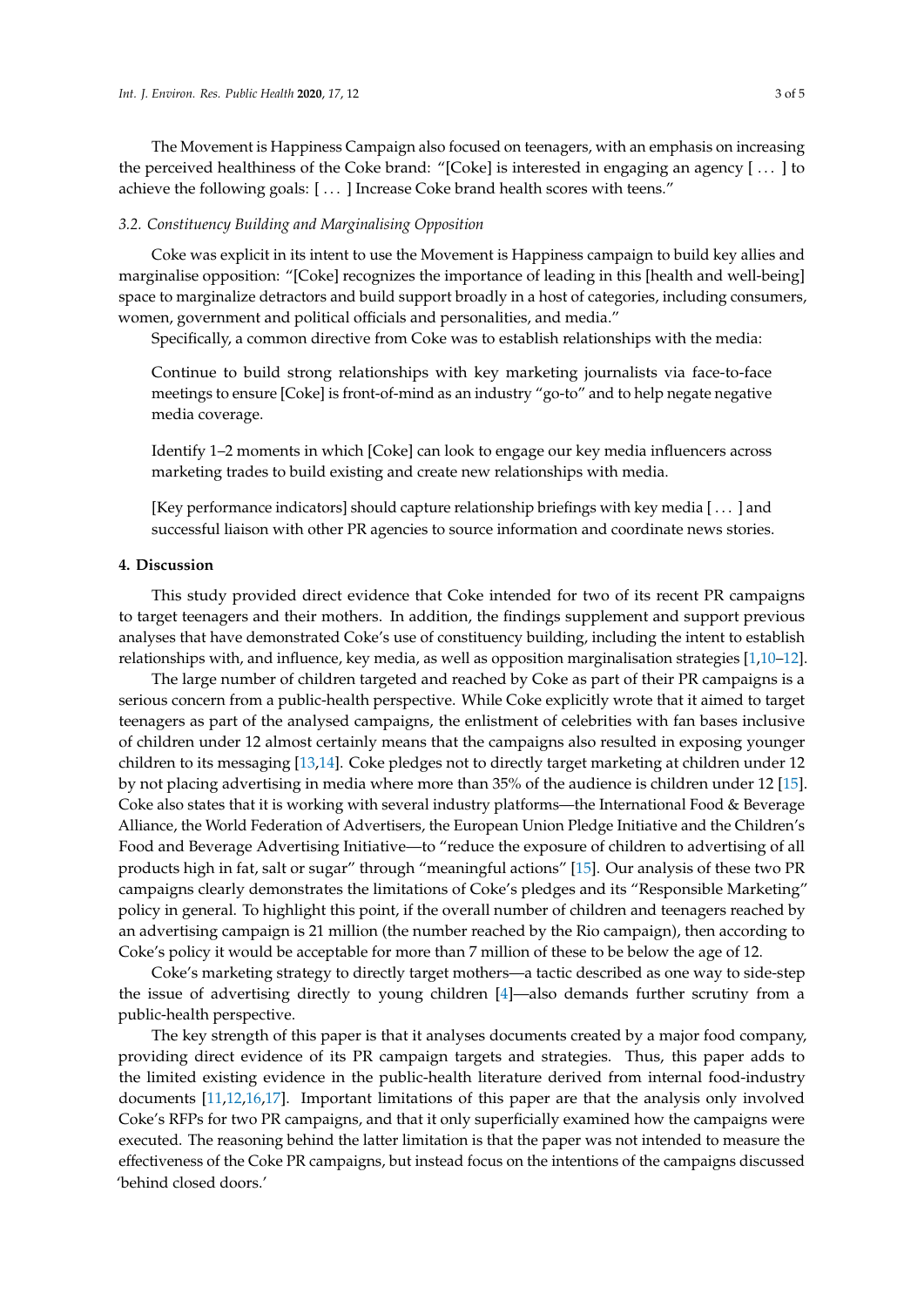## **5. Conclusions**

Coke's intent and ability to use PR campaigns to market to children should cause serious public-health concern, given that the exposure of children to the marketing of unhealthy foods is likely to be an important contributor to increased childhood obesity rates [\[18\]](#page-4-11). Adding to this concern is that Coke's PR campaigns can influence millions of children through a marketing approach that: (i) uses multiple communication channels (notably social media) to reach children; and (ii) is becoming more subtle, with marketing techniques integrated into traditionally non-promotional opportunities [\[4\]](#page-3-3).

Ultimately, government policy is needed to effectively restrict the exposure of children to the marketing of unhealthy foods. Given the role of PR agencies in designing and implementing integrated marketing communications (IMC), their use by food companies should fall within the reach of such policy or regulatory action.

More broadly, global action is needed to eliminate the advertising and marketing of harmful products, including unhealthy food products, at sporting events [\[19,](#page-4-12)[20\]](#page-4-13). This would require global sporting bodies such as the International Olympic Committee and FIFA to play their parts in addressing the issue at hand [\[19\]](#page-4-12).

The public-health community should also increase its scrutiny of the use of PR agencies by food companies beyond the advertising and marketing dimensions. PR agencies can be a potent vehicle for corporate political activity. Their use therefore warrants careful monitoring to better understand the power dynamics at play between corporate actors and public-health interests.

**Author Contributions:** Conceptualisation, G.R., B.W. and G.S.; methodology, B.W., G.R. and G.S.; formal analysis, B.W.; resources, G.R.; data curation, G.R.; writing—original draft preparation, B.W.; writing—review and editing, G.R. and G.S; supervision, G.S. and G.R. All authors have read and agreed to the published version of the manuscript.

**Funding:** Gary Ruskin is co-director of U.S. Right to Know, whose major donors (contributions over \$5000) are: Organic Consumers Association: \$662,500; Laura and John Arnold Foundation: \$382,600; Dr. Bronner's Family Foundation: \$325,000; Schmidt Family Foundation: \$50,000; CrossFit Foundation: \$50,000; Westreich Foundation: \$40,000; Panta Rhea Foundation: \$20,000; Community Foundation of Western North Carolina: \$15,000. Gary Sacks has received funding from the National Health and Medical Research Council (NHMRC), Australian Research Council (ARC), Canadian Institutes of Health Research (CIHR) and the World Health Organization (WHO).

**Acknowledgments:** Gary Sacks is supported by a Heart Foundation Future Leader Fellowship (102035) from the National Heart Foundation of Australia. He is also a researcher within National Health and Medical Research Council (NHMRC) Centres for Research Excellence entitled Reducing Salt Intake Using Food Policy Interventions (APP1117300) and a Centre of Research Excellence in Food Retail Environments for Health (RE-FRESH) (APP1152968) (Australia).

**Conflicts of Interest:** The authors declare no conflicts of interest.

## **References**

- <span id="page-3-0"></span>1. Nestle, M. *Soda Politics: Taking on Big Soda (and Winning)*; Oxford University Press: Oxford, UK, 2015; p. xii. 508p.
- <span id="page-3-1"></span>2. Moodie, R.; Stuckler, D.; Monteiro, C.; Sheron, N.; Neal, B.; Thamarangsi, T.; Lincoln, P.; Casswell, S. Profits and pandemics: Prevention of harmful effects of tobacco, alcohol, and ultra-processed food and drink industries. *Lancet* **2013**, *381*, 670–679. [\[CrossRef\]](http://dx.doi.org/10.1016/S0140-6736(12)62089-3)
- <span id="page-3-2"></span>3. Smith, B.G. The public relations contribution to IMC: Deriving opportunities from threats and solidifying public relations' future. *Public Relat. Rev.* **2013**, *39*, 507–513. [\[CrossRef\]](http://dx.doi.org/10.1016/j.pubrev.2013.09.012)
- <span id="page-3-3"></span>4. Harrison, P.; Chalmers, K.; d'Souza, S.; Coveney, J.; Ward, P.; Mehta, K.; Handsley, E. *Targeting Children with Integrated Marketing Communications*; Flinders University: Adelaide, Australia, 2010.
- <span id="page-3-4"></span>5. University of California, San Francisco. Food Industry Documents: Request for Proposal for Movement is Happiness Launch. Available online: https://[www.industrydocuments.ucsf.edu](https://www.industrydocuments.ucsf.edu/food/docs/#id=rxpk0228)/food/docs/#id=rxpk0228 (accessed on 8 November 2019).
- <span id="page-3-5"></span>6. University of California, San Francisco. Food Industry Documents: Coca Cola Rio Olympic Games Public Relations Request for Proposal. Available online: https://[www.industrydocuments.ucsf.edu](https://www.industrydocuments.ucsf.edu/food/docs/#id=sxpk0228)/food/docs/#id= [sxpk0228](https://www.industrydocuments.ucsf.edu/food/docs/#id=sxpk0228) (accessed on 8 November 2019).